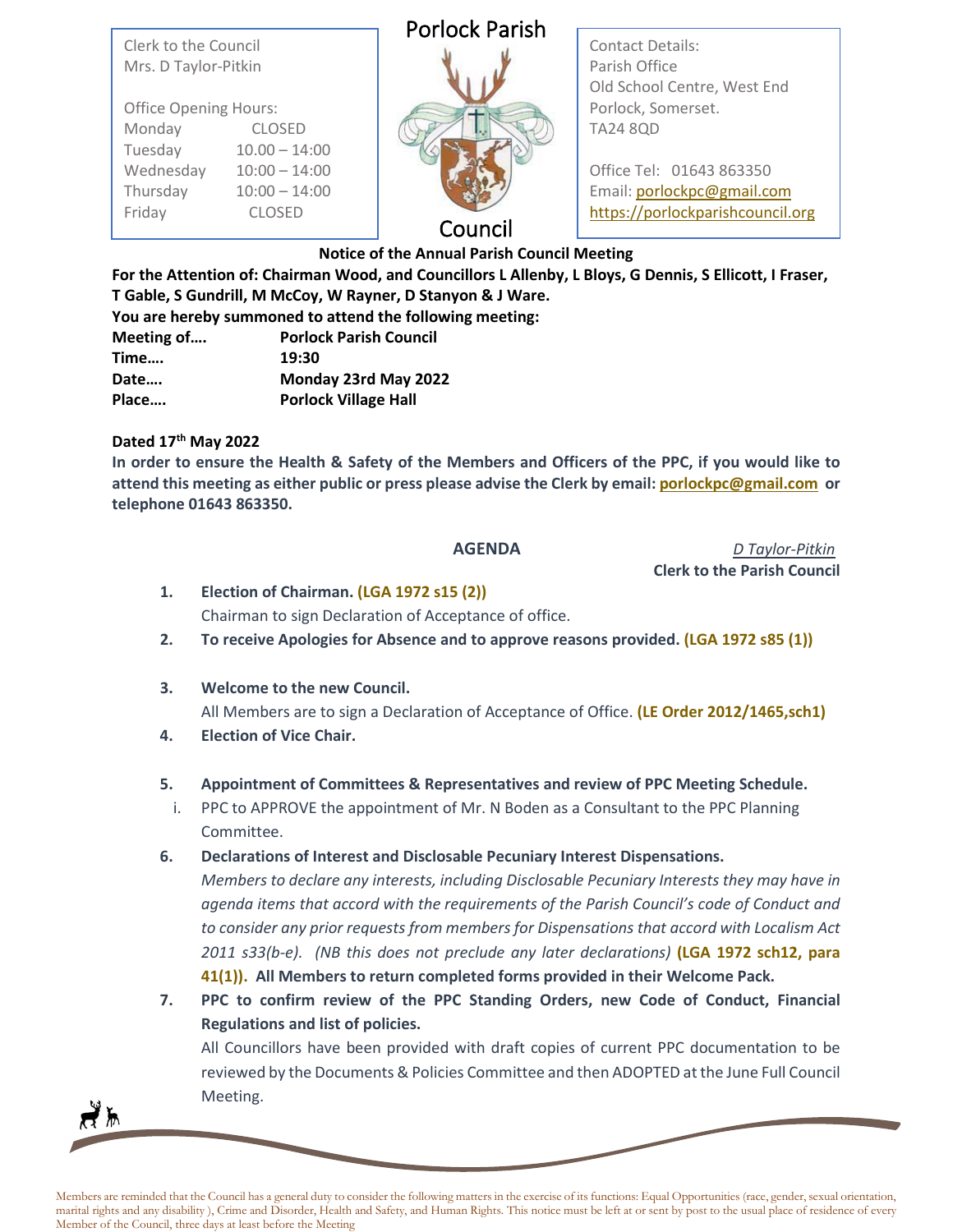# **Porlock Parish**

Clerk to the Council Mrs. D Taylor-Pitkin Office Opening Hours: Monday CLOSED Tuesday 10:00 – 14:00 Wednesday 10:00 – 14:00 Thursday 10:00 – 14:00 Friday CLOSED



Contact Details: Parish Office Old School Centre, West End Porlock, Somerset. TA24 8QD Office Tel: 01643 863350 Email[: porlockpc@gmail.com](mailto:porlockpc@gmail.com) [https://porlockparishcouncil.org](https://porlockparishcouncil.org/)

- **8. To APPROVE and sign the Minutes of the Full Council meeting held on the 13th April 2022.** Each Councillor has been provided with a copy of the draft Minutes for review.
- **9. Matters to report for information purposes only and action points raised at previous meeting:**
	- i. Policies and Documents Committee to review the following PPC documentation:
		- a) PPC Standing Orders
		- b) New Code of Conduct
		- c) PPC Financial Regulations.
- **10. Confirmation of present eligibility of the General Power of Competence – Clerk to report.**

#### **11. Public Participation.**

*This section provides an opportunity for members of the public (who are not usually permitted to speak during the meeting except by special invitation of the Chairman) to participate by asking questions, raising concerns or providing comments on matters affecting Porlock Parish (not exceeding 15 minutes). No decision can be taken during this session, but the Chairman may decide to refer any matters raised for further consideration.* **(LGA1972 sch12, paras 10(2) (b**

- **12. Chairman's Announcements.**
- **13. Somerset County Council and District Councillors Reports.**

## **14. May Accounts to be passed for APPROVAL.**

List of payments made and received by the PPC will be available for review on the  $18<sup>th</sup>$  May 2022.

- **15. PPC to consider enlisting a contractor to maintain the floral displays provided by the ETCRF/PHSSG – Clerk to report.**
- **16. PPC to review Porlock & Porlock Weir conservation areas.**  Both currently have appraisals that were written in 2013 and require updating as is required by the Planning (Listed buildings and Conservation Areas) Act 1990.
- **17. PPC to consider a request from Stacked Wonky to use the Orchard at the OSC on scheduled days throughout the summer term.**



Members are reminded that the Council has a general duty to consider the following matters in the exercise of its functions: Equal Opportunities (race, gender, sexual orientation, marital rights and any disability ), Crime and Disorder, Health and Safety, and Human Rights. This notice must be left at or sent by post to the usual place of residence of every Member of the Council, three days at least before the Meeting